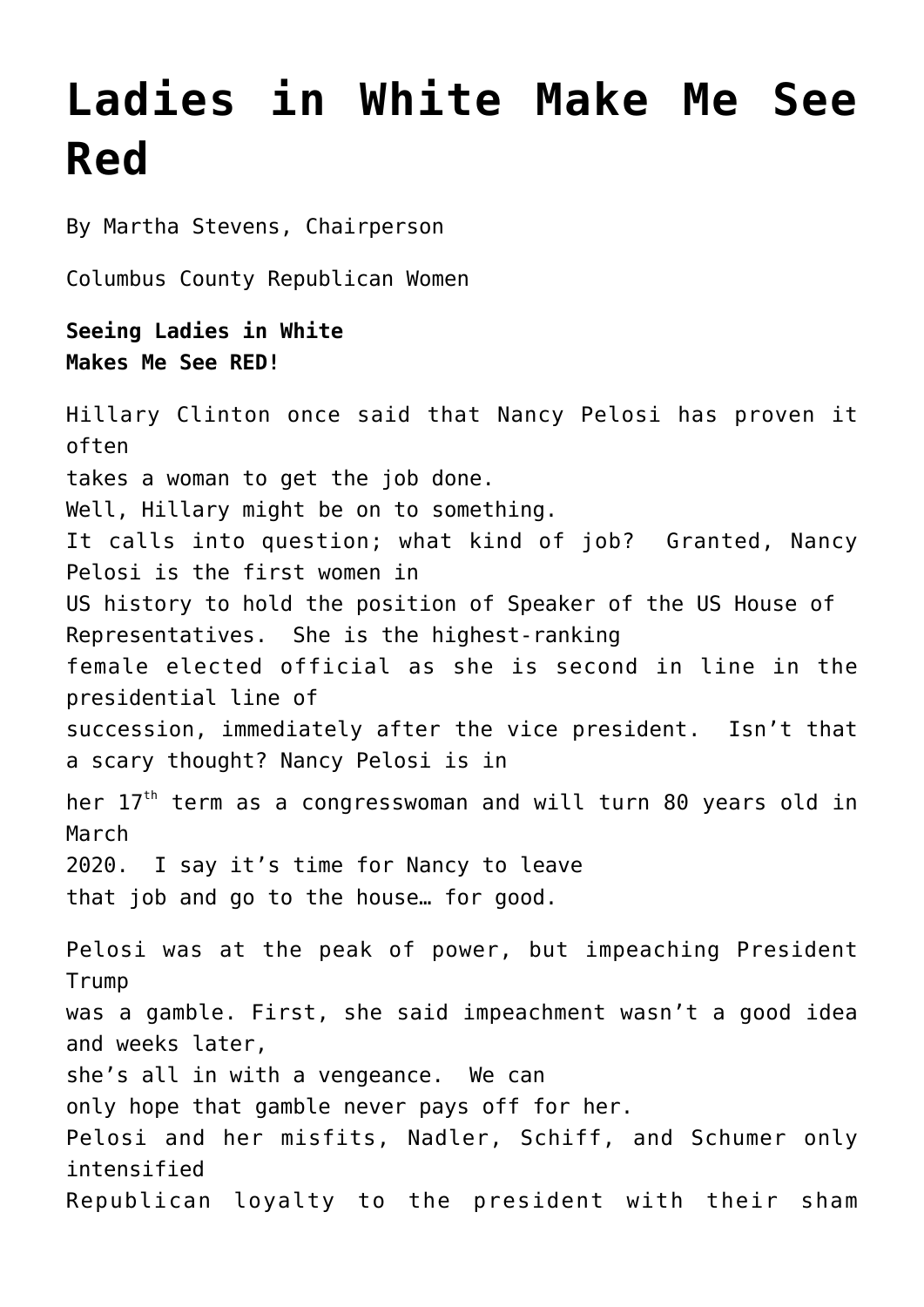impeachment. No impeachable offenses and certainly no crimes were committed. I see RED. I must admit, it was very hard to stay focused during the president's SOTU speech with the show Pelosi was putting on behind him. All that eye rolling, whispering, denture adjustments, page turning, and overall disdainful face- making gestures. Her cult followers dressed in white resemble Hitler's League of Nazi Socialist women who always appeared in public dressed in white. Then Pelosi stood behind President Trump and tore up her copy of the speech. I see RED. Then the day after the SOTU address, Nancy Pelosi continued her rant saying that the president appeared to be medicated. The night before when President Trump handed her the copy of his speech, she extended her hand, but he didn't acknowledge it. Poor old Nancy apparently snapped. After all they have done and will continue to do, they are slowly losing their minds because they cannot tear down our president. Did they think they could have him removed from office? No, they knew better. They want to stain his presidency so badly that the American people will vote for a Democratic Socialist in November. Tell that to the thousands and thousands of people who stand in lines for hours at Trump rallies across America.

Nancy Pelosi and her liberal Democrats will be seeing a whole lot of change soon. Here's a snapshot of what will happen:

Republicans will take back the US house and remain in